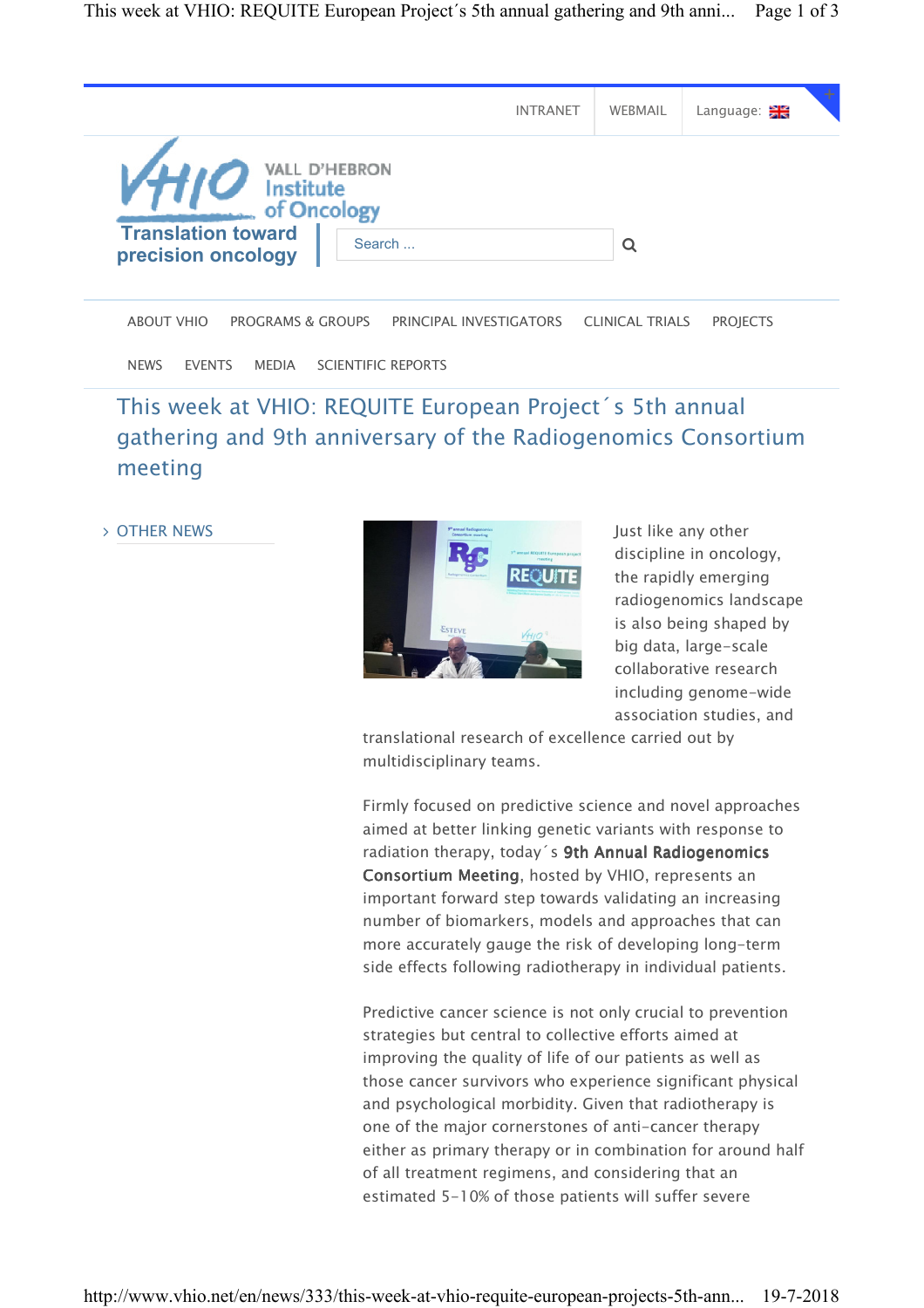adverse effects, with a further 50% estimated to experience less severe yet burdensome ones, better identifying potentially radiosensitive patients prior to therapy is paramount.

"By more precisely defining the genetic and molecular bases for radiotherapy adverse effects, we will be able to better guide individualized treatment decisions balancing potential treatment gain with the risk of burden of illness endured by patients and cancer survivors," observes VHIO's Director, Josep Tabernero, who inaugurated today´s meeting alongside Jordi Giralt, Principal Investigator of VHIO´s Radiation Oncology Group, and Sara Gutiérrez, Senior Scientist of VHIO´s Oncogenetics Group led by Orland Díez.

Throughout the course of today´s meeting, participants will be updated on important progress reported from various cross-border studies that are developing and validating statistical models incorporating biomarker data to establish the likelihood of adverse side effects, exploring the application of machine learning techniques to radiogenomics, and road-mapping next directions in a session dedicated to future projects.

It is thanks to the work of the Radiogenomics Consortium founders and co-chairs of this meeting, Catharine West and Barry Rosenstein, as well as the dedication of the REQUITE project – Validating Predictive Models and Biomarkers of Radiotherapy Toxicity to Reduce Side-Effects and Improve Quality-of-Life in Cancer Survivors – investigators and collaborators, including Sara Gutiérrez and Orland Díez from VHIO, that have promoted these essential multi-center collaborations.

Tomorrow, Tuesday 20 June, the REQUITE project will celebrate its 5th two-day annual meeting, also hosted by VHIO, to present the very latest developments across its various work packages and up-to-the-minute results from its various studies, analyses and trials.

To discover more about REQUITE, a project funded by the European Commission´s 7th Framework Programme of Research and Development, please visit:

## http://www.requite.eu/es

###